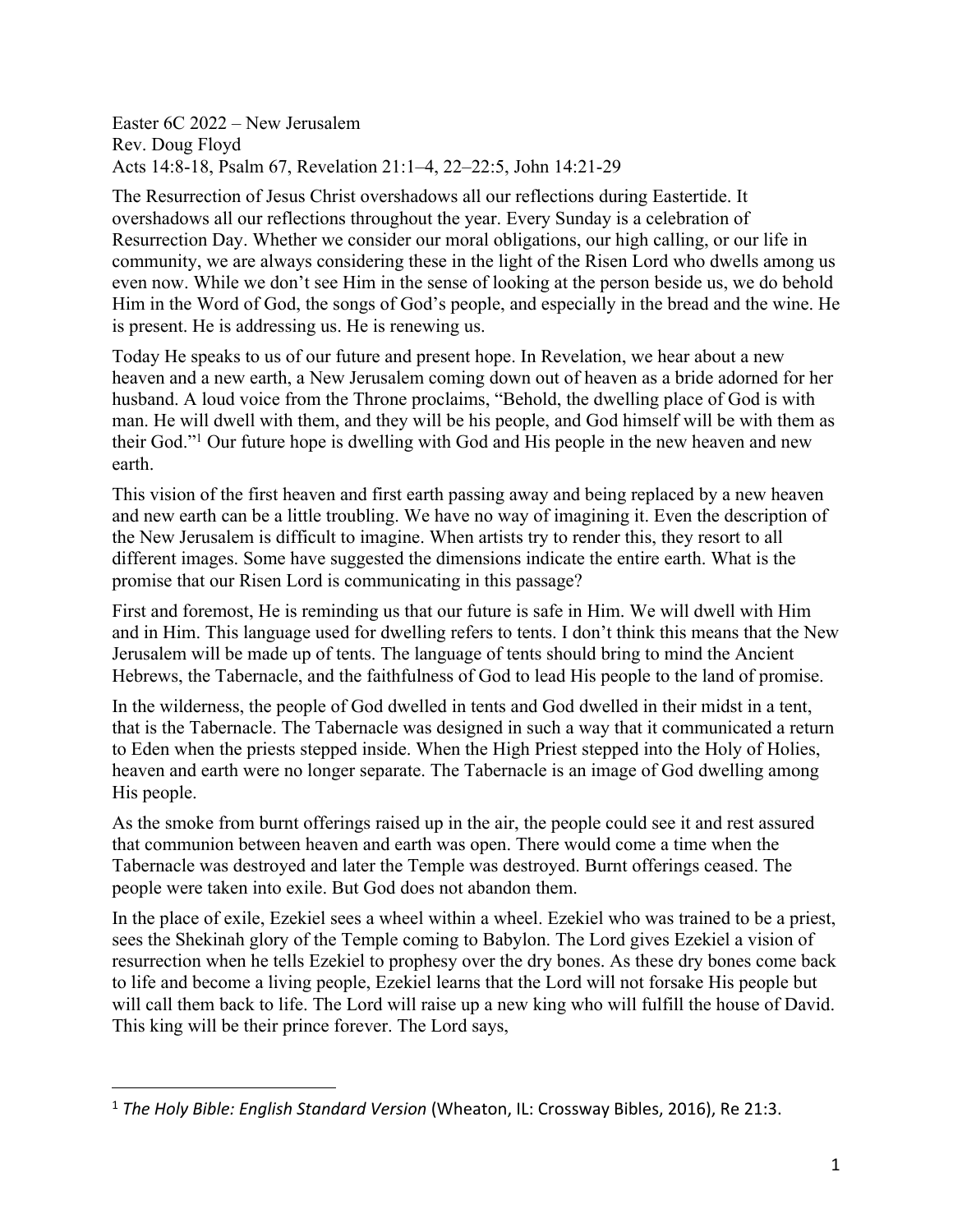**<sup>26</sup>** I will make a covenant of peace with them. It shall be an everlasting covenant with them. And I will set them in their land and multiply them, and will set my sanctuary in their midst forevermore. **<sup>27</sup>** My dwelling place shall be with them, and I will be their God, and they shall be my people.<sup>2</sup>

As we read through Ezekiel, Zechariah, and other prophets, we begin to see images very similar to the images of the New Jerusalem. Image after image after image from the Old Testament appears here in Revelation 21 and 22. The King is on His throne. The Bride descends. The exile is ended. There is more than we can consider this morning, but if we reflect on a few of the descriptions we can see how John has extended the promises of ancient Israel to all God's people in Christ. But an even greater thing has happened. The curse of Eden is rolled back, and yet we don't simply return to a Garden. We dwell in a city.

This city has come from above. It is the fulfillment of our prayers, "Thy kingdom come, thy will be done on earth as it is in heaven." John characterizes the city as a bride, so this descent of the city is also a bridal procession where the people of God finally enter into the fulness of their Holy Communion in God.

Death has passed away. The old has passed way. In this New Jerusalem there is both continuity and discontinuity with our former lives. We see this from a different angle in 1 Corinthians 15. Where death is compared to sowing seeds. "What is sown is perishable; what is raised is imperishable. It is sown in dishonor; it is raised in glory. It is sown in weakness; it is raised in glory. "Just as we have borne the image of the man of dust, we shall also bear the image of the man of heaven." <sup>3</sup> Think of a seed. It contains the promise of a plant, but it doesn't look like what it will become. There is continuity with the plant it will become, but at the same time the plant is so much more glorious then the seed.

Like a seed, we are planted in death. We follow Christ in death and resurrection. We are raised transformed. We are still the same people, but we have become what we were destined to become. The plague of sin and death and its effects on mind and body are forever removed. In Revelation, we learn that all creation is passing through a similar death and resurrection. All things are moving toward a transfigured glory.

The promises given to the seven churches at the start of Revelation are now fulfilled in Revelation 21 and 22. What we behold is the glory of God in all things. We behold a city of gold and precious gems. These images are reminiscent of Paul's language of gold and precious gems in 1 Corinthians 3. He writes, **<sup>12</sup>** Now if anyone builds on the foundation with gold, silver, precious stones, wood, hay, straw— **<sup>13</sup>** each one's work will become manifest, for the Day will disclose it, because it will be revealed by fire, and the fire will test what sort of work each one has done. **<sup>14</sup>** If the work that anyone has built on the foundation survives, he will receive a reward. **<sup>15</sup>** If anyone's work is burned up, he will suffer loss, though he himself will be saved, but only as through fire. 4

In the New Jerusalem, the wood, hay, and stubble has now passed away. These might be seen as our failures, our pain, our struggles, and the struggles of a world in the grip of sin and death. Now that pain, those failures, and all-pervading death is gone. In Christ, all things have become

<sup>2</sup> *The Holy Bible: English Standard Version* (Wheaton, IL: Crossway Bibles, 2016), Eze 37:26–27.

<sup>3</sup> *The Holy Bible: English Standard Version* (Wheaton, IL: Crossway Bibles, 2016), 1 Co 15:49.

<sup>4</sup> *The Holy Bible: English Standard Version* (Wheaton, IL: Crossway Bibles, 2016), 1 Co 3:12–15.